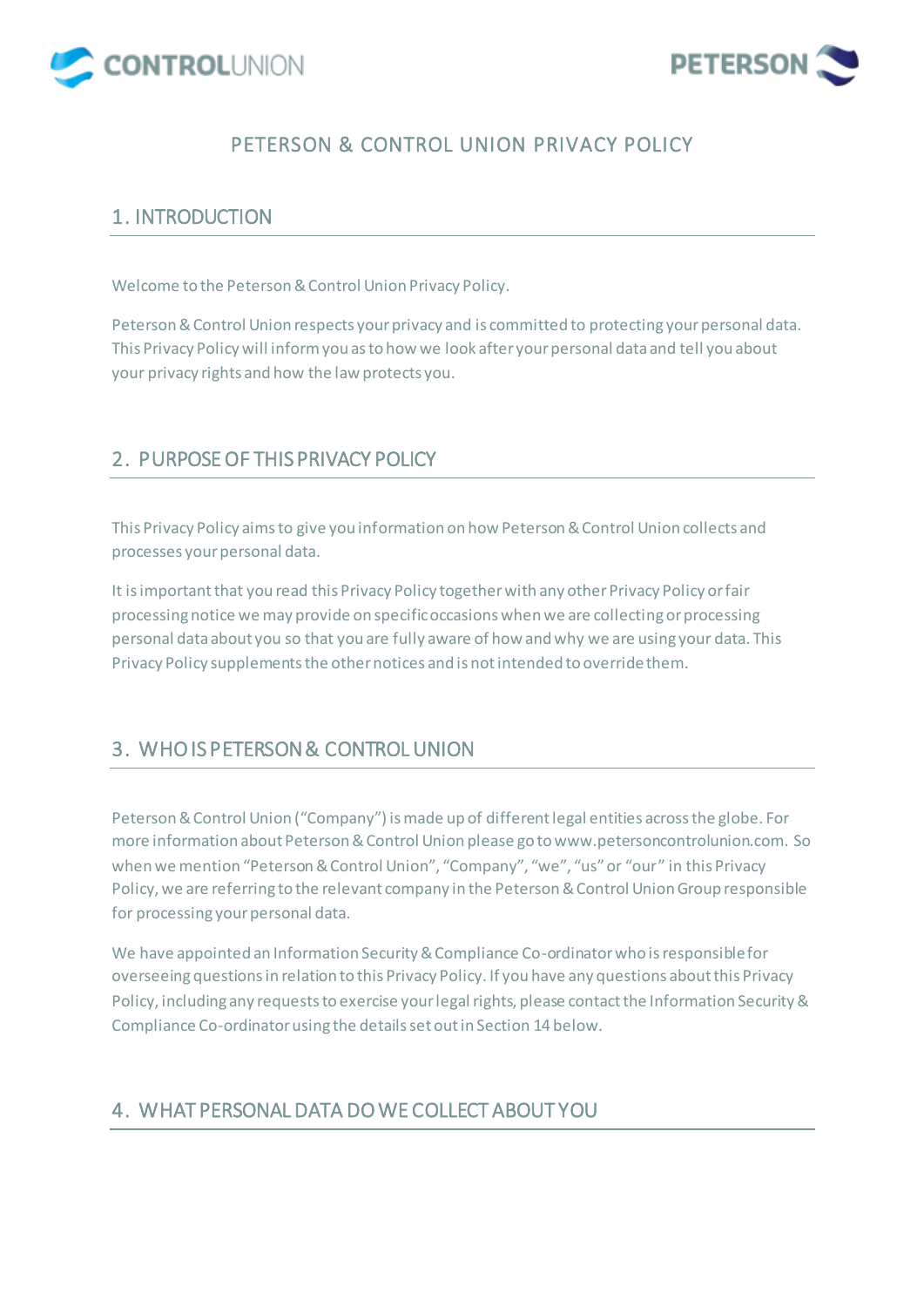



Personal data, or personal information, means any information about an individual from which that person can be identified. It does not include data where the identity has been removed (anonymous data).

We may collect, use, store and transfer different kinds of personal data about you which we have grouped together as follows:

- **Identity Data** includes first name, maiden name, last name, username or similar identifier, title, date of birth and gender.
- **Contact Data** includes billing address, delivery address, email address and telephone numbers.
- **Financial Data** includes bank account and payment card details.
- **Transaction Data** includes details about payments to and from you and other details of products and services you have purchased from us.
- **Profile Data** includes your username and password, purchases or orders made by you, your interests, preferences, feedback and survey responses.
- **Marketing and Communications Data** includes your preferences in receiving marketing from us and our third parties and your communication preferences.

We also collect, use and share **Aggregated Data** such as statistical or demographic data for any purpose. Aggregated Data may be derived from your personal data but is not considered personal data in law as this data does not directly or indirectly reveal your identity. However, if we combine or connect Aggregated Data with your personal data so that it can directly or indirectly identify you, we treat the combined data as personal data which will be used in accordance with this Privacy Policy

### *If you fail to provide personal data*

Where we need to collect personal data by law, or under the terms of a contract we have with you and you fail to provide that data when requested, we may not be able to perform the contract we have or are trying to enter into with you (for example, to provide you with products or services). In this case, we may have to cancel a product or service you have with us but we will notify you if this is the case at the time.

# 5. HOW DOES PETERSON & CONTROL UNION USE YOUR PERSONAL DATA?

We will only use your personal data when the law allows us to. Most commonly, we will use your personal data in the following circumstances:

- Where we need to perform the contract we are about to enter into or have entered into with you.
- Where it is necessary for our legitimate interests (or those of a third party) and your interests and fundamental rights do not override those interests.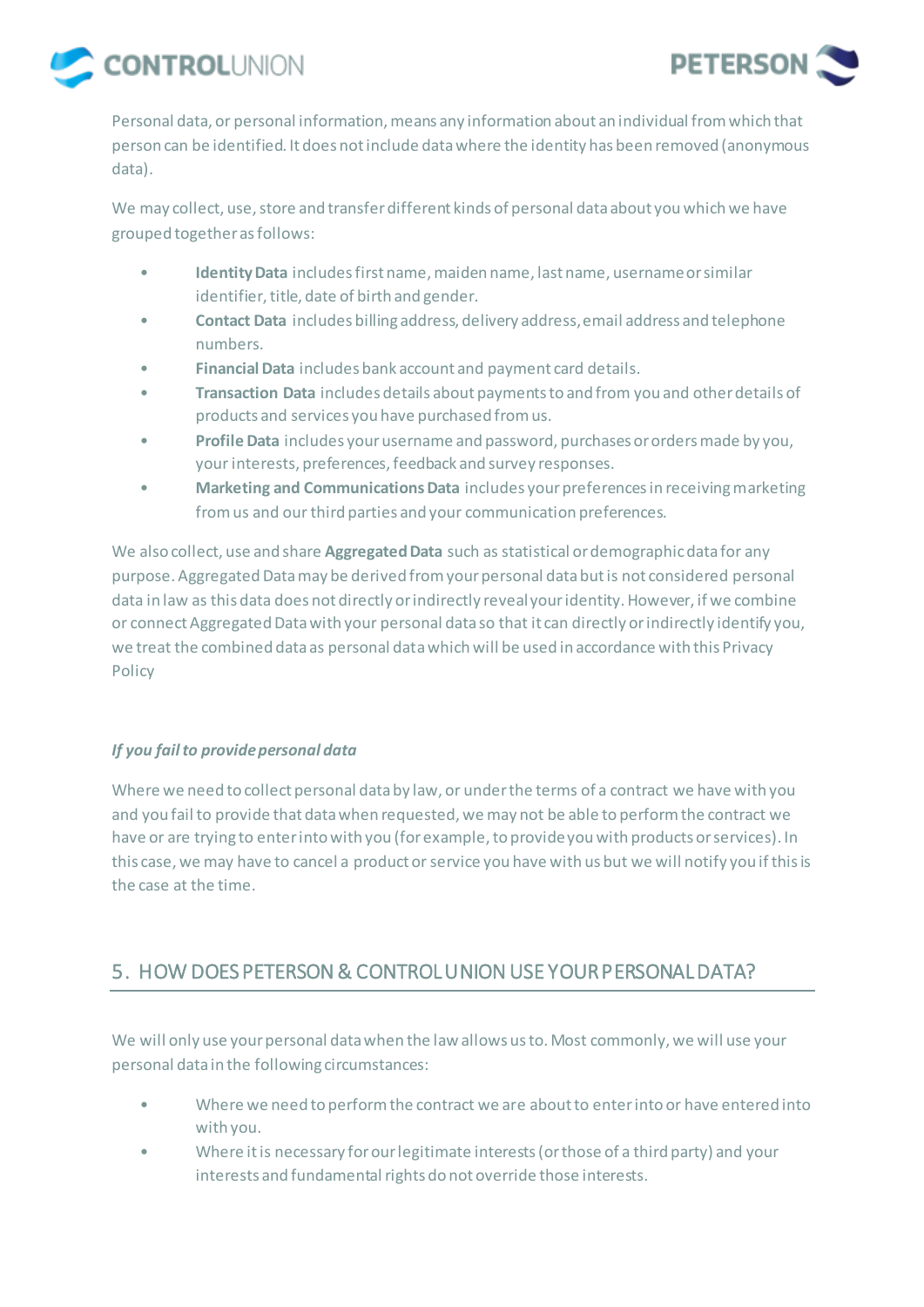**CONTROLUNION** 



• Where we need to comply with a legal or regulatory obligation.

Generally we do not rely on consent as a legal basis for processing your personal data other than in relation to sending direct marketing communications to you via email or text message. You have the right to withdraw consent to marketing at any time by contacting us at the details set out in Section 14 below.

## 6. PURPOSES FOR WHICH WE WILL USE YOUR PERSONAL DATA

We have set out below, in a table format, a description of all the ways we plan to use your personal data, and which of the legal bases we rely on to do so. We have also identified what our legitimate interests are where appropriate.

Note that we may process your personal data for more than one lawful ground depending on the specific purpose for which we are using your data. Please contact us on the detail set out in Section 14 below if you need details about the specific legal ground we are relying on to process your personal data where more than one ground has been set out in the table below.

| <b>Purpose/Activity</b>                                                                                                                                                                 | Type of data      | Lawful basis for processing including basis of<br>legitimate interest                   |
|-----------------------------------------------------------------------------------------------------------------------------------------------------------------------------------------|-------------------|-----------------------------------------------------------------------------------------|
| To register you in our systems as a new<br>client, establish communication and<br>contact with you.                                                                                     | (a) Identity      | Performance of a contract with you                                                      |
|                                                                                                                                                                                         | (b) Contact       |                                                                                         |
| To process and deliver our services and<br>fulfil our contractual obligations                                                                                                           | (a) Identity      | (a) Performance of a contract with you                                                  |
|                                                                                                                                                                                         | (b) Contact       | (b) Necessary for our legitimate interests (to<br>recover debts due to us)              |
|                                                                                                                                                                                         | (c) Financial     |                                                                                         |
|                                                                                                                                                                                         | (d) Transaction   |                                                                                         |
|                                                                                                                                                                                         | (e) Marketing and |                                                                                         |
|                                                                                                                                                                                         | Communications    |                                                                                         |
| To manage our relationship with you<br>which will include:<br>(a) Notifying you about changes to our<br>terms or privacy policy<br>(b) Asking you to leave a review or take a<br>survey | (a) Identity      | (a) Performance of a contract with you                                                  |
|                                                                                                                                                                                         | (b) Contact       | (b) Necessary to comply with a legal obligation                                         |
|                                                                                                                                                                                         | (c) Profile       | (c) Necessary for our legitimate interests (to keep                                     |
|                                                                                                                                                                                         | (d) Marketing and | our records updated and to study how clients use<br>our products/services)              |
|                                                                                                                                                                                         | Communications    |                                                                                         |
| To administer and protect our business                                                                                                                                                  | (a) Identity      | (a) Necessary for our legitimate interests (for                                         |
| (including troubles hooting, data analysis,<br>testing, system maintenance, support,<br>reporting and hosting of data)                                                                  | (b) Contact       | running our business, provision of administration                                       |
|                                                                                                                                                                                         |                   | and IT services, network security, to prevent<br>fraud and in the context of a business |
|                                                                                                                                                                                         |                   |                                                                                         |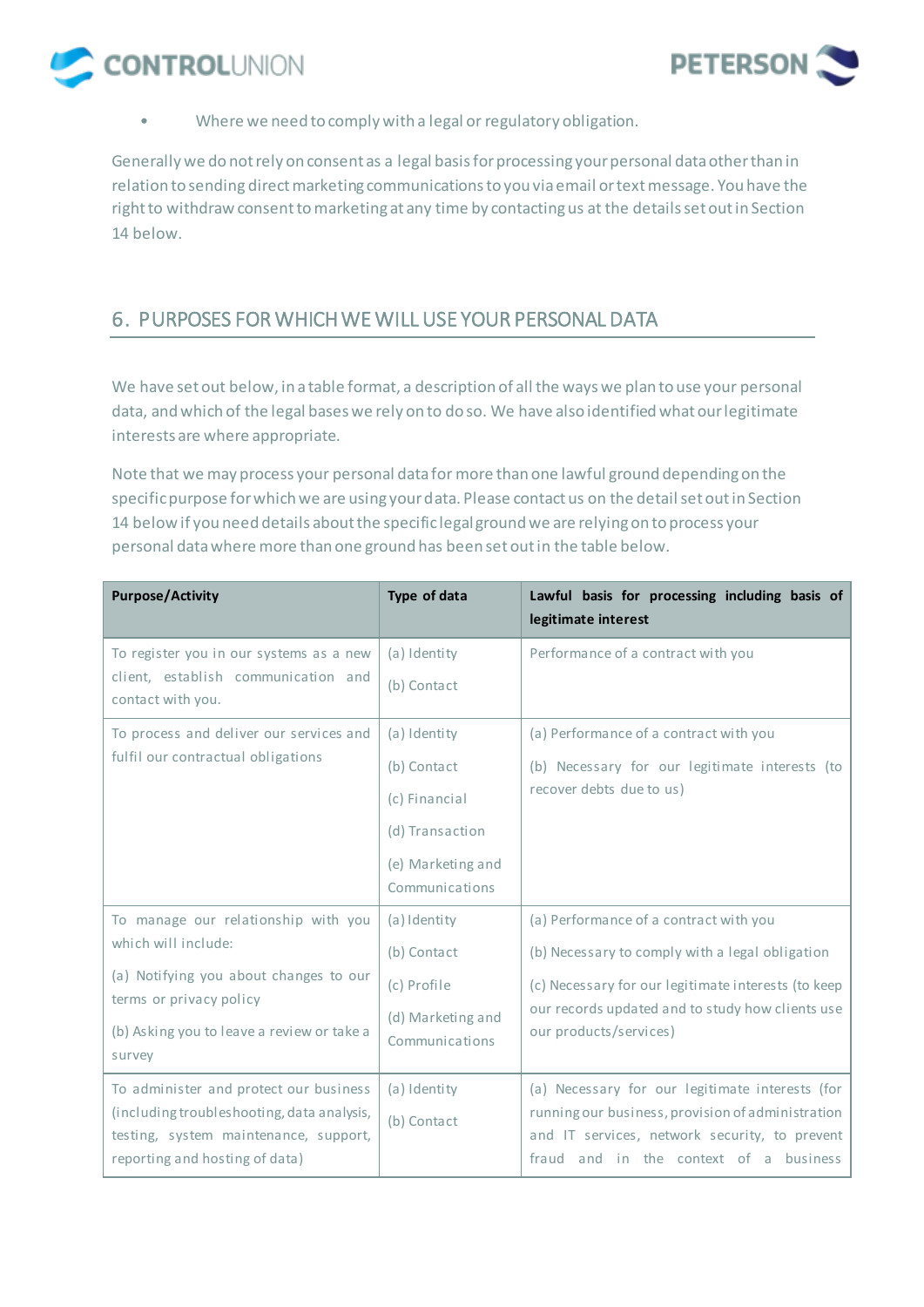



| reorganisation or group restructuring exercise)    |
|----------------------------------------------------|
| (b) Necessary to comply with a legal obligation    |
| Necessary for our legitimate interests (to develop |
| our products/services and grow our business)       |
|                                                    |
|                                                    |
|                                                    |

## 7. MARKETING

We strive to provide you with choices regarding certain personal data uses, particularly around marketing and advertising.

### *(a) Promotional offers from us*

We may use your Identity, Contact, and Profile Data to form a view on what we think you may want or need, or what may be of interest to you. This is how we decide which products, services and offers may be relevant for you (we call this marketing).

You will receive marketing communications from us if you have requested information from us or purchased products or services from us and, in each case, you have not opted out of receiving that marketing.

#### *(b) Third-party marketing*

We will get your express opt-in consent before we share your personal data with any company outside the Peterson & Control Union group of companies for marketing purposes.

#### *Opting out*

You can ask us or third parties to stop sending you marketing messages at any time by contacting us using the details set out in Section 14 below at any time.

### 8. WHO DOES PETERSON & CONTROL UNION SHARE MY PERSONAL DATA WITH?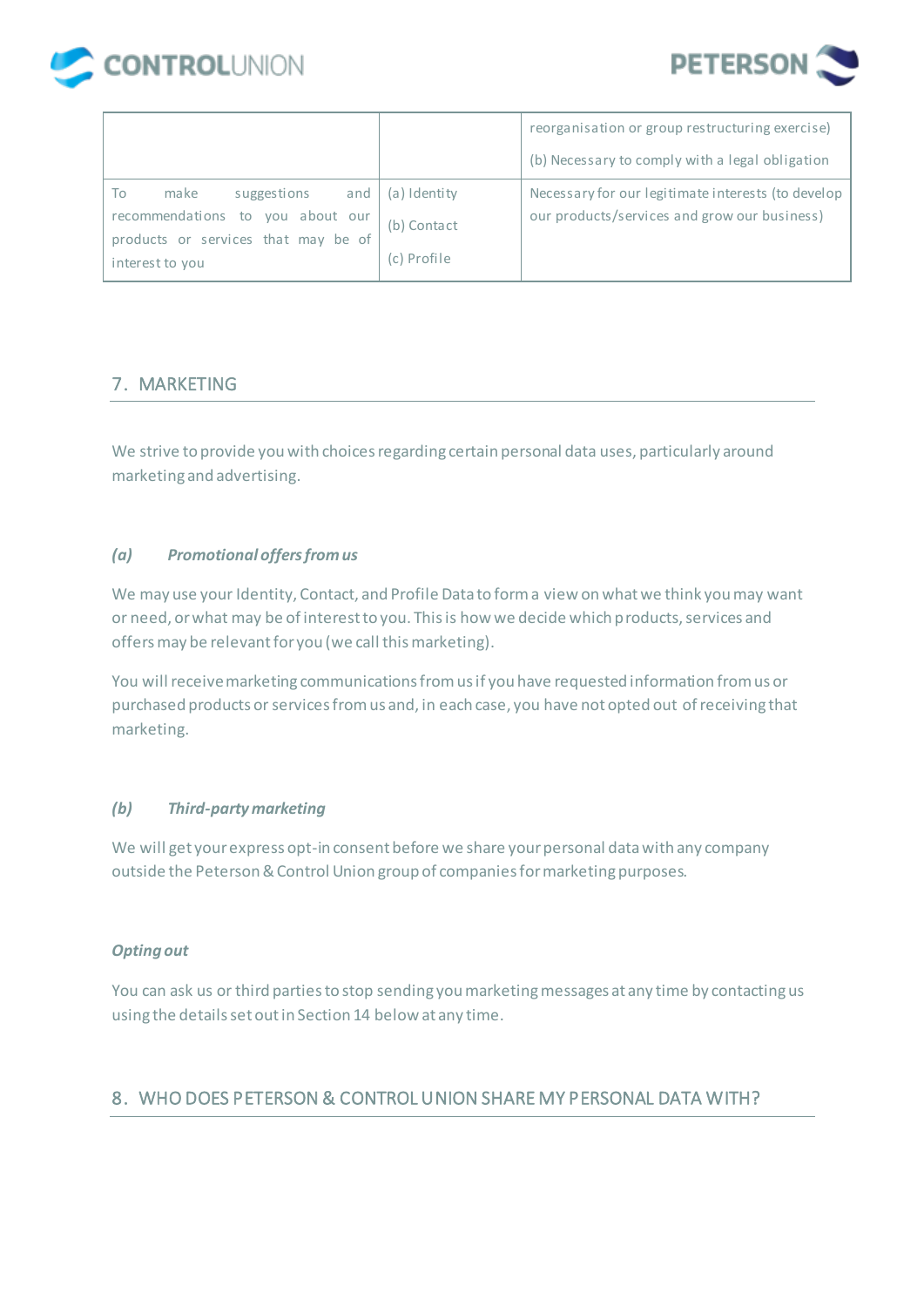



We may have to share your personal data with the parties set out below for the purposes set out in the table in Section 6 above.

- Group companies, third party service providers and partners who provide data processing services to us;
- Professional advisers including lawyers, bankers, auditors and insurers who provide consultancy, banking, legal, insurance and accounting services;
- Competent law enforcement body, regulatory, government agency, court or other third party where we believe disclosure is necessary (i) as a matter of applicable law or regulation; (ii) to exercise, establish or defend our legal rights; or (iii) to protect your vital interests or those of any other person;
- To any other person with your consent to the disclosure.

We require all third parties to respect the security of your personal data and to treat it in accordance with the law. We do not allow our third-party service providers to use your personal data for their own purposes and only permit them to process your personal data for specified purposes and in accordance with ourinstructions.

## 9. INTERNATIONAL TRANSFERS

We share your personal data within the Company Group. This may involve transferring, storing and processing your data outside the European Economic Area (EEA).

Whenever we transfer, store and process your personal data out of the EEA, we ensure a similar degree of protection is afforded to it by ensuring the correct safeguards are implemented by using specific contracts and clauses approved by the European Commission which give personal data the same protection it has within the EEA. For further details, see European Commission: Model contracts for the transfer of personal data to third countries.

Please contact us using the details set out in Section 14 below if you want further information on the specific mechanism used by us when transferring your personal data out of the EEA.

## 10. HOW DOES PETERSON & CONTROL UNION KEEP MY PERSONAL DATA SECURE?

We have put in place appropriate security measures to prevent your personal data from being accidentally lost, used or accessed in an unauthorised way, altered or disclosed. In addition, we limit access to your personal data to those employees, agents, contractors and other third parties who have a business need to know. They will only process your personal data on our instructions and they are subject to a duty of confidentiality.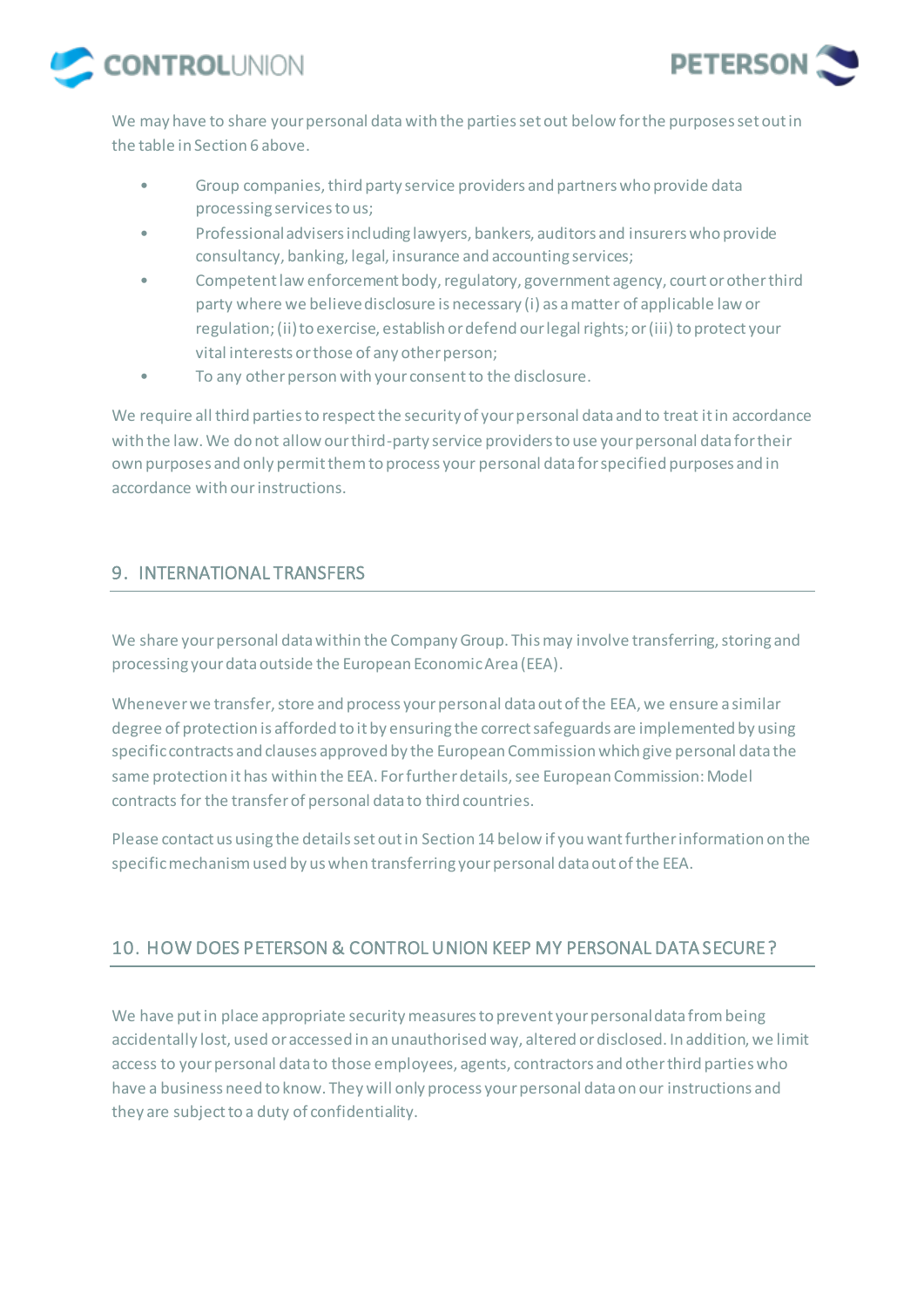



We have put in place procedures to deal with any suspected personal data breach and will notify you and any applicable regulator of a breach where we are legally required to do so. When we notify you we will provide you with the relevant details of the personal data breach.

### 11. HOW LONG WILL PETERSON & CONTROL UNION USE MY PERSONAL DATA FOR?

We retain personal data we collect from you where we have an ongoing legitimate business, legal or contractual need to do so (for example, to provide you with a service you have requested or to comply with applicable tax, legal or accounting requirements).

Where we have no ongoing legitimate business, legal or contractual need to process your personal data, we will either delete or anonymise it, or, if this is not possible (e.g. if your personal information has been stored in backup archives), then we will secure your personal information and isolate it from any further processing until deletion is possible.

## 12. YOUR DATA PROTECTION RIGHTS

Under certain circumstances, you have rights under data protection laws in relation to your personal data. These are:

- a) **Request access** to your personal data (commonly known as a "data subject access request"). This enables you to receive a copy of the personal data we hold about you and to check that we are lawfully processing it.
- b) **Request correction** of the personal data that we hold about you. This enables you to have any incomplete or inaccurate data we hold about you corrected, though we may need to verify the accuracy of the new data you provide to us.
- c) **Request erasure** of your personal data. This enables you to ask us to delete or remove personal data where there is no good reason for us continuing to process it. You also have the right to ask us to delete or remove your personal data where you have successfully exercised your right to object to processing (see below), where we may have processed your information unlawfully or where we are required to erase your personal data to comply with local law. Note, however, that we may not always be able to comply with your request of erasure for specific legal reasons which will be notified to you, if applicable, at the time of your request.
- d) **Object to processing** of your personal data where we are relying on a legitimate interest (or those of a third party) and there is something about your particular situation which makes you want to object to processing on this ground as you feel it impacts on your fundamental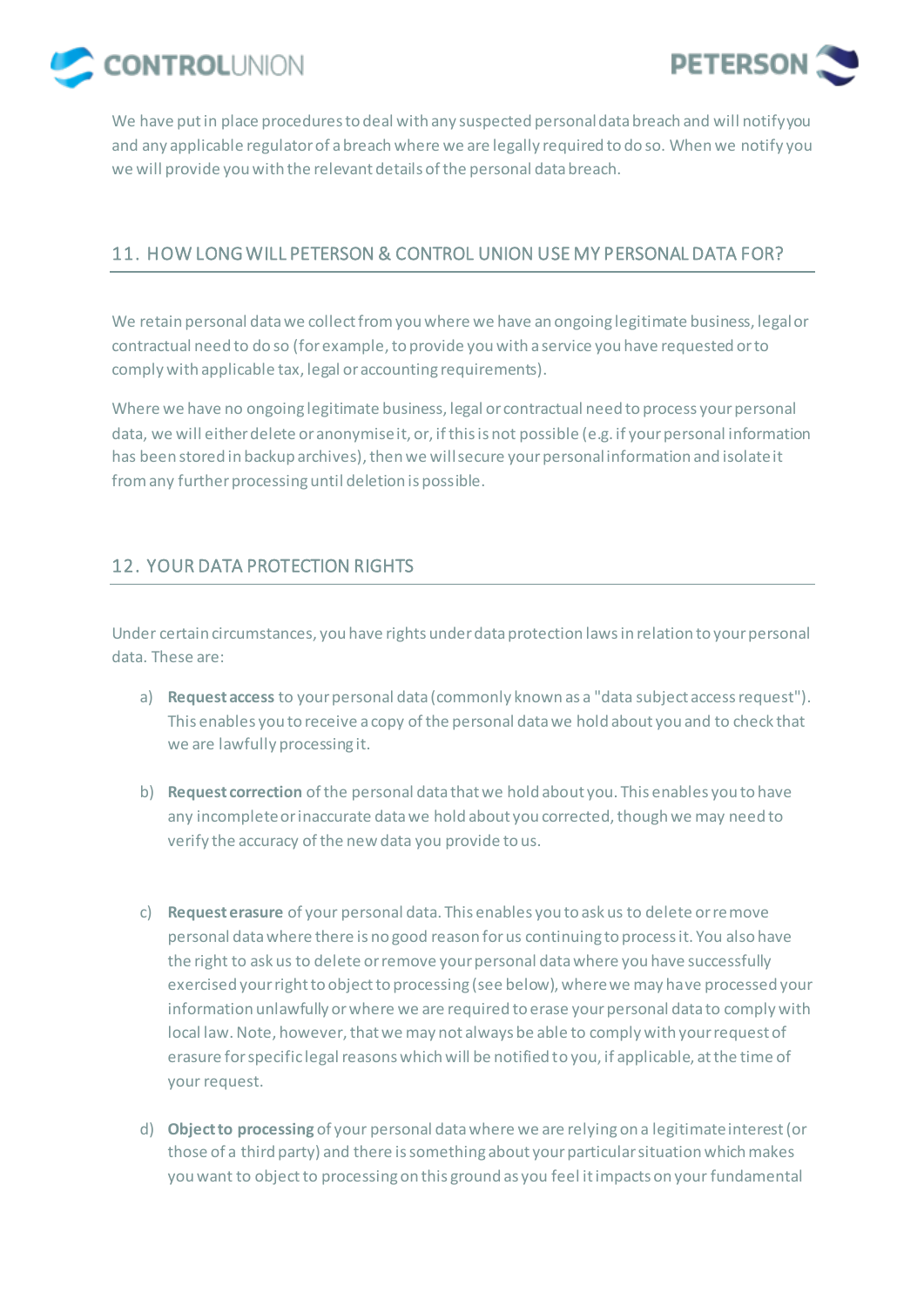CONTROLUNION



rights and freedoms. You also have the right to object where we are processing your personal data for direct marketing purposes. In some cases, we may demonstrate that we have compelling legitimate grounds to process your information which override your rights and freedoms.

- e) **Request restriction of processing** of your personal data. This enables you to ask us to suspend the processing of your personal data in the following scenarios: (a) if you want us to establish the data's accuracy; (b) where our use of the data is unlawful but you do not want us to erase it; (c) where you need us to hold the data even if we no longer require it as you need it to establish, exercise or defend legal claims; or (d) you have objected to our use of your data but we need to verify whether we have overriding legitimate grounds to use it.
- f) **Request the transfer** of your personal data to you or to a third party. We will provide to you, or a third party you have chosen, your personal data in a structured, commonly used, machine-readable format. Note that this right only applies to automated information which you initially provided consent for us to use or where we used the information to perform a contract with you.
- g) **Withdraw consent at any time** where we are relying on consent to process your personal data. However, this will not affect the lawfulness of any processing carried out before you withdraw your consent. If you withdraw your consent, we may not be able to provide certain products or services to you. We will advise you if this is the case at the time you withdraw your consent.

If you wish to exercise any of the rights set out above, please contact us using the details set out in Section 14 below.

#### **Time limit to respond**

We try to respond to all legitimate requests within one month. Occasionally it may take us longer than a month if your request is particularly complex or you have made a number of requests. In this case, we will notify you and keep you updated.

## 13. CHANGES TO THE PRIVACY POLICY AND YOUR DUTY TO INFORM US OF CHANGES

We may update this Privacy Policy from time to time in response to changing legal, technical or business developments. We will take appropriate measures to inform you, consistent with the significance of the changes we make. It is important that the personal data we hold about you is accurate and current. Please keep us informed if your personal data changes during your relationship with us.